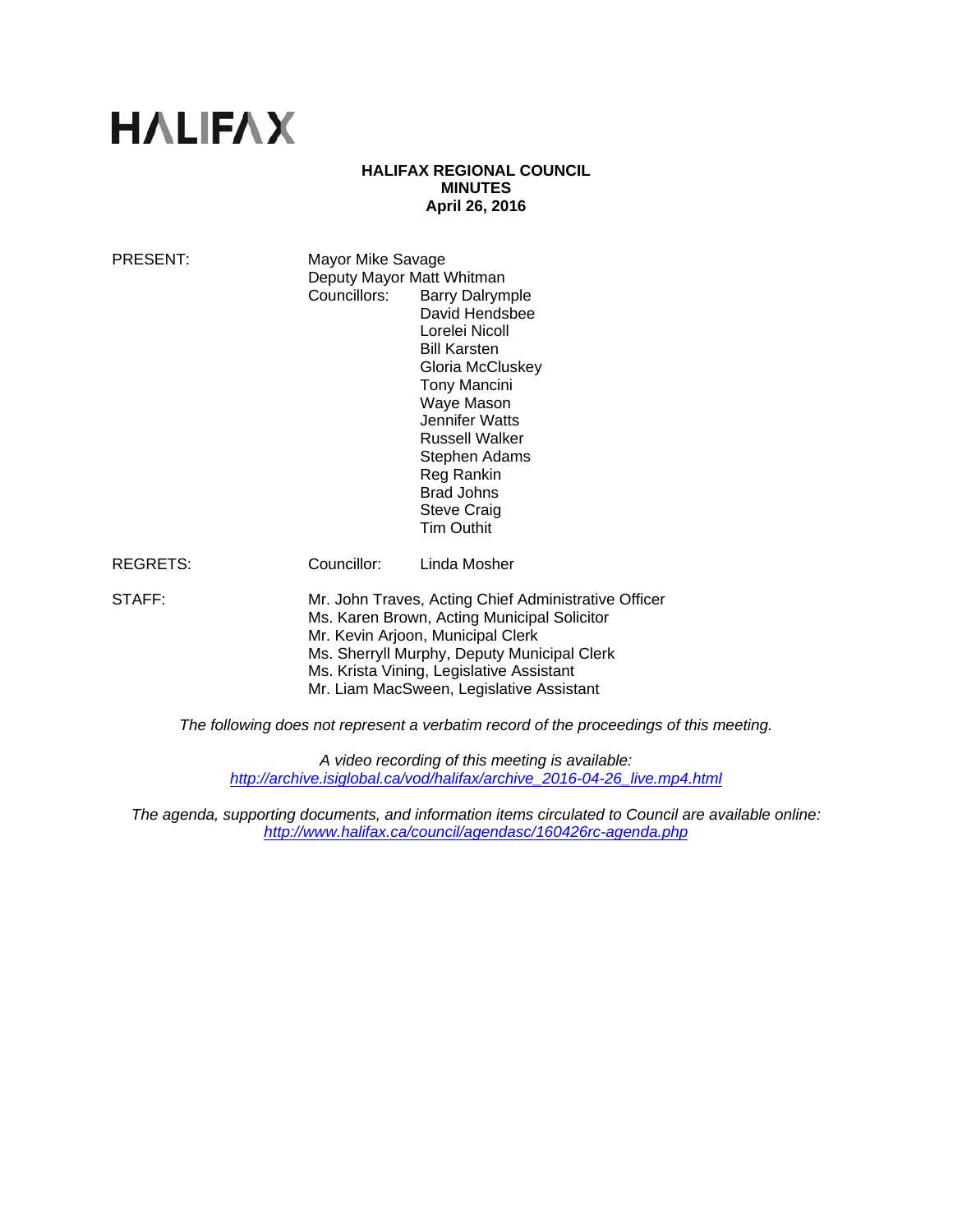*The meeting was called to order at 11:21 a.m. Council moved into an In Camera (In Private) session at 11:45 p.m. and reconvened at 1:05 p.m. Council recessed at 3:16 p.m. and reconvened at 3:35 p.m. Council recessed again at 5:05 p.m. and reconvened at* 6:00 p.m. Council moved into an In Camera (In Private) session at 8:12 p.m. and reconvened at 8:53 p.m. Council adjourned at 8:54 p.m.

# **1. CALL TO ORDER**

The Mayor called the meeting to order at 11:21 a.m. and Council stood for a moment of reflection.

# **2. SPECIAL COMMUNITY ANNOUNCEMENTS & ACKNOWLEDGEMENTS**

Councillors noted a number of special community announcements and acknowledgements.

## **3. APPROVAL OF MINUTES – March 8 and March 22, 2016**

MOVED by Councillor McCluskey, seconded by Councillor Mancini

## **THAT the minutes of March 8 and March 22, 2016 be approved as circulated.**

## **MOTION PUT AND PASSED.**

# **4. APPROVAL OF THE ORDER OF BUSINESS AND APPROVAL OF ADDITIONS AND DELETIONS**

#### Additions:

# **16. IN CAMERA (IN PRIVATE)**

*Council may rise and go into a private In Camera session, in accordance with Section 19 of the Halifax Regional Municipality Charter, for the purpose of dealing with the following*:

## 16.5 Labour Relations

A matter pertaining to reports, advice and recommendations, instruction or direction to officers and employees of the Municipality concerning labour relations and employee negotiations arising out of the contract or contract negotiations with one of the Municipalities unions.

 16.5.1 Nova Scotia Union of Public and Private Employees, Local 13 (NSUPE) Finalized Collective Agreement Ratification – *Private and Confidential Report* 

## 17.1 **Ratification of Motion of Committee of the Whole – Proposed By-law L-400, A By-law Respecting Lot Grading** – Lot Grading and Stormwater Management By-laws

In regard to Item 16.4.1, Councillor Adams requested consideration to convene to In Camera (In Private) to discuss allowing a presentation from representatives of the Nature Conservancy of Canada and The Shaw Group Limited, as outlined in the private and confidential Councillor Request for Consideration form.

MOVED by Councillor Adams, seconded by Councillor Rankin

**THAT Halifax Regional Council convene to In Camera (In Private) to consider allowing a presentation from representatives of the Nature Conservancy of Canada and The Shaw Group Limited.** 

## **MOTION PUT AND PASSED.**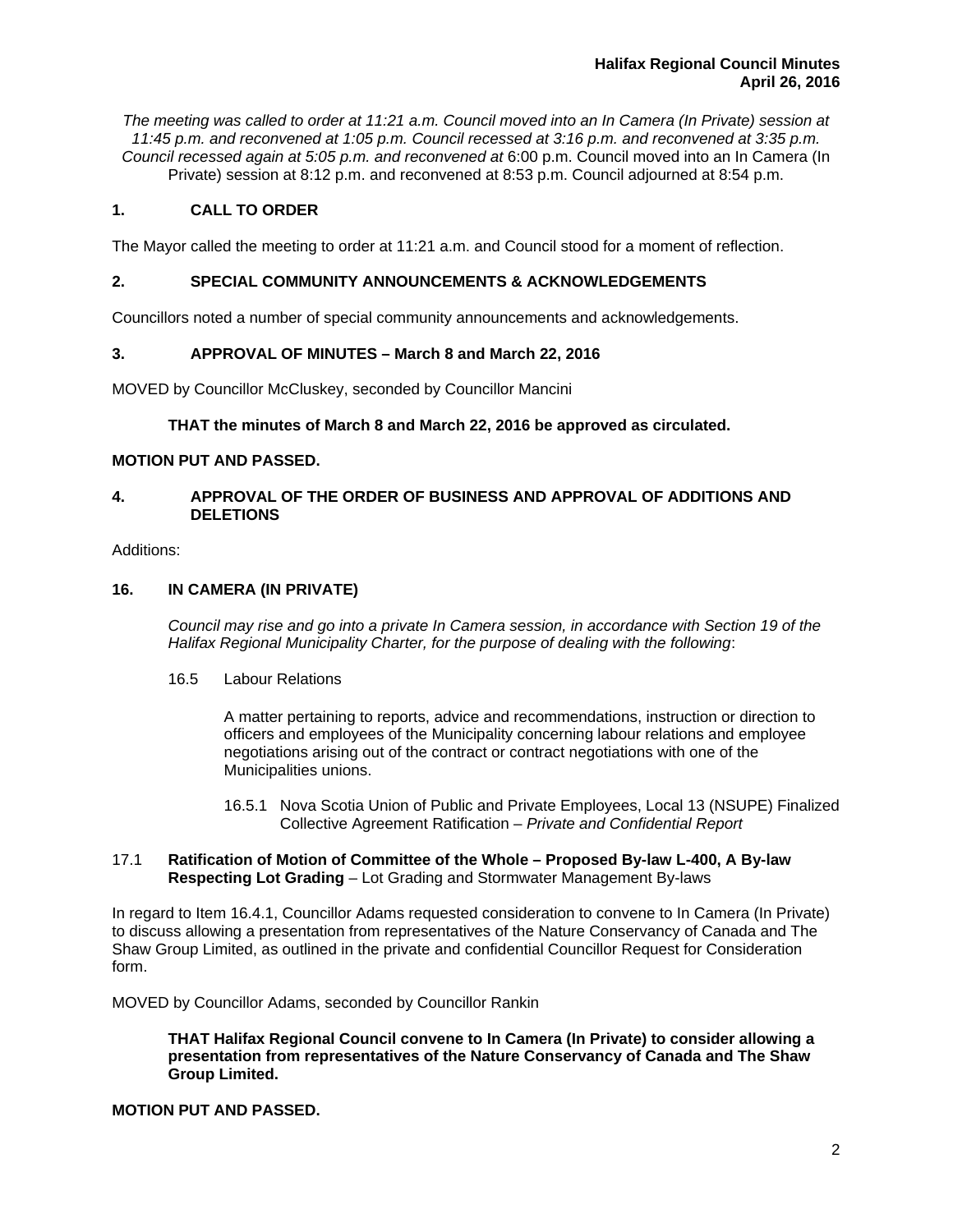Council moved In Camera (In Private) at 11:45 p.m. and reconvened at 1:05 p.m.

Mayor Savage introduced the new Poet Laureate Rebecca Thomas who delivered her poem "Etuaptmumk" to Regional Council at this time.

MOVED by Councillor Adams, seconded by Councillor Outhit

**THAT Halifax Regional Council allow a presentation from representatives of the Nature Conservancy of Canada and The Shaw Group Limited as outlined in the private and confidential Councillor Request for Consideration form, at the Council meeting of April 26, 2016 and that the presentation be held in public session.** 

## **MOTION PUT AND PASSED.**

Council agreed that the presentation would be given later in the meeting.

Councillor Nicoll requested a staff presentation for Item 14.3.1 – Argyle Street and Spring Garden Road Streetscaping Projects. Staff confirmed a presentation would be provided.

Councillor Karsten requested Information Item 11 - Memorandum from the Director of Transportation and Public Works dated March 15, 2016 re: Review of 2007 Crosswalk Task Force Policy be added to the May 10, 2016 agenda, to which Council agreed.

MOVED by Councillor Mason, seconded by Councillor Nicoll

## **THAT the agenda be approved as amended.**

Two-third majority vote required.

# **MOTION PUT AND PASSED.**

- **5. BUSINESS ARISING OUT OF THE MINUTES NONE**
- **6. CALL FOR DECLARATION OF CONFLICT OF INTERESTS NONE**
- **7. MOTIONS OF RECONSIDERATION NONE**
- **8. MOTIONS OF RESCISSION NONE**
- **9. CONSIDERATION OF DEFERRED BUSINESS February 23, 2016**
- **9.1 First Reading, Proposed By-law T-1001, Amendments to By-law T-1000, Respecting Taxis, Accessible Taxis and Limousines and Administrative Order 39, Respecting Taxis & Limousines Regulation**

The following was before Council:

- A recommendation report submitted by the Chair of the Transportation Standing Committee dated January 22, 2106 with attached staff report dated December 22, 2015
- Extract of Regional Council February 23, 2016 minutes

MOVED by Councillor Outhit, seconded by Councillor Walker

**THAT Halifax Regional Council give First Reading to proposed By-Law T-1001, which includes amendments to By-Law T-1000, Respecting the Regulation of Taxis, Accessible Taxis and Limousines, as set out in the Appendix B of the staff report dated December 22, 2015.** 

The following points of clarification were noted: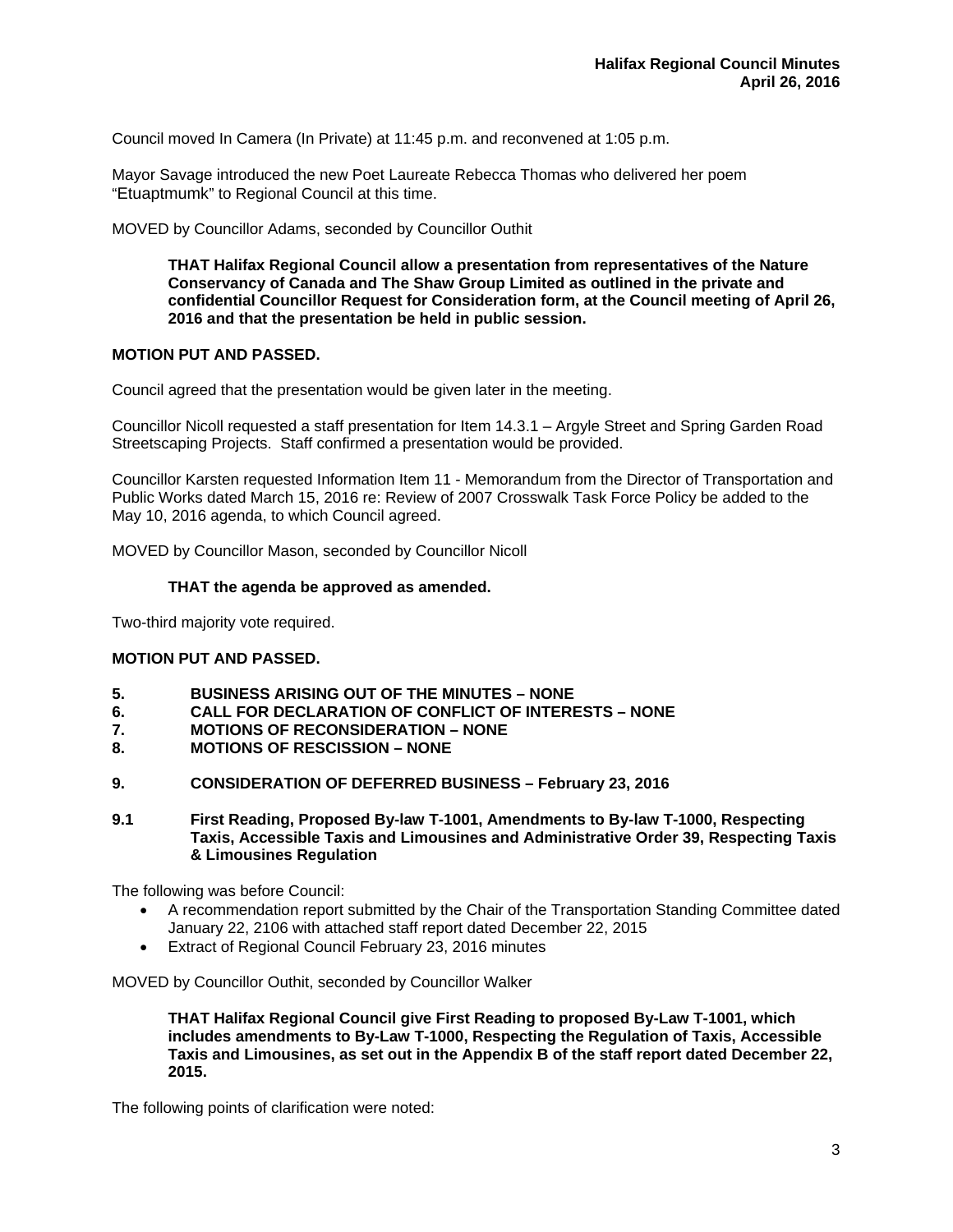- a separate staff report to the Transportation Standing Committee has been prepared, which will outline a proposed amendment to Schedule 5(1a) Vehicle Requirements to accommodate electric vehicles
- concerns regarding the accessible taxi component will be brought forward under a separate process

Several Councillors expressed concern with the amendment that *a vehicle entering into the industry shall not be accepted for registration as a licensed vehicle under a conventional license if it exceeds seven (7) years of age*. Points were made that the age of a vehicle has no bearing on the condition of the vehicle.

Councillor Adams asked staff to provide a summary of past and present practices/processes around licensing for drivers and vehicles.

MOVED by Councillor Rankin, seconded by Councillor Adams

**To amend the motion to include direction to staff to schedule a Public Hearing for Proposed By-law T-1001.** 

## **MOTION TO AMEND PUT AND PASSED.** (9 in favour, 7 against)

In favour: Councillors Hendsbee, McCluskey, Mancini, Watts, Adams, Rankin, Johns, Craig and Outhit

Against: Mayor Savage, Deputy Mayor Whitman and Councillors Dalrymple, Karsten, Nicoll, Mason and **Walker** 

Not present: Councillor Mosher

The motion before Council now reads:

## **THAT Halifax Regional Council:**

- **1. Give First Reading to proposed By-Law T-1001, which includes amendments to By-Law T-1000, Respecting the Regulation of Taxis, Accessible Taxis and Limousines, as set out in the Appendix B of the staff report dated December 22, 2015.**
- **2. Direct staff to schedule a Public Hearing for Proposed By-law T-1001.**

## **MOTION PUT AND PASSED.** (15 in favour, 1 against)

In favour: Mayor Savage, Deputy Mayor Whitman and Councillors Dalrymple, Hendsbee, Karsten, Nicoll, McCluskey, Mancini, Mason, Watts, Walker, Rankin, Johns, Craig and Outhit

Against: Councillor Adams

Not present: Councillor Mosher

- **10. NOTICES OF TABLED MATTERS NONE**
- **11. PUBLIC HEARINGS 6:00 P.M.**
- **11.1 By-law N-200, Respecting Noise Exemption Application Canadian Cancer Society's 2016 Relay for Life**

This matter was addressed later in the meeting, see page 10-11.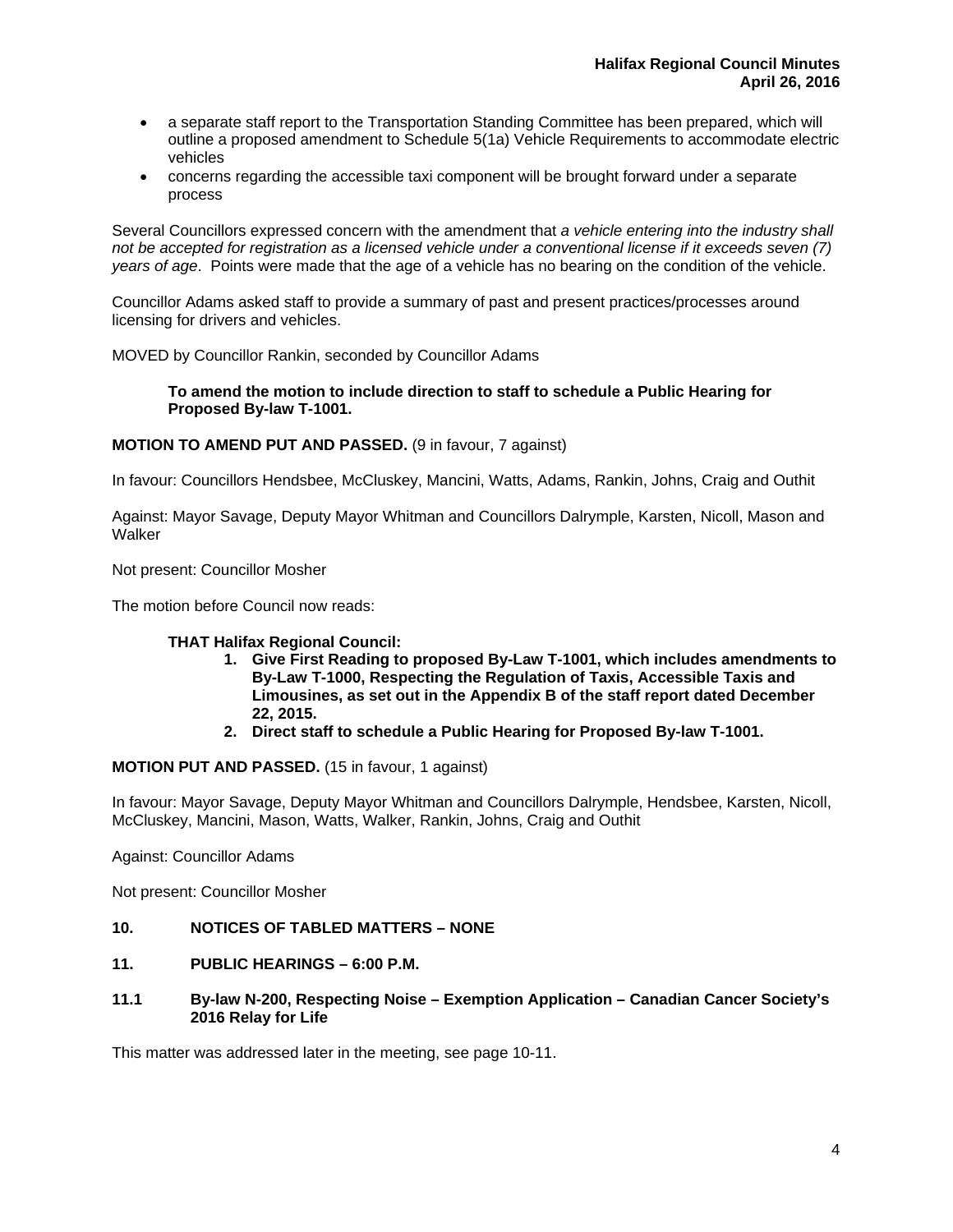**11.2 Case 19627 – Amendment to the Hammonds Plains, Beaver Bank and Upper Sackville Municipal Planning Strategy and Land Use By-Law, 1345 & 1355 Hammonds Plains Road, Hammonds Plains** 

This matter was addressed later in the meeting, see page 11-12.

**11.3 Case 19056 – Amendments to the Sackville Municipal Planning Strategy (MPS) and Land Use By-Law (LUB) and associated development agreement, Walker Service Road, Lower Sackville (Joint Public Hearing with North West Community Council)** 

This matter was addressed later in the meeting, see page 12-14.

## **12. CORRESPONDENCE, PETITIONS & DELEGATIONS**

#### **12.1 Correspondence**

The Clerk noted that correspondence was received for items: 11.2, 14.1.3 and 14.3.2. This correspondence was circulated to Council.

For a detailed list of correspondence received refer to the specific agenda item.

#### **12.2 Petitions – None**

#### **12.3 Presentations**

## **12.3.1 Nature Conservancy of Canada and The Shaw Group Limited re: Potential Acquisition of Purcell's Cove Lands**

This matter was addressed later in the meeting, see page 7.

## **13. INFORMATION ITEMS BROUGHT FORWARD – NONE**

**14. REPORTS** 

## **14.1 CHIEF ADMINISTRATIVE OFFICER**

#### **14.1.1 Award – Tender No. 16-017, The Receipt and Management of Separately Collected Leaf & Yard Waste and/or Christmas Trees and/or Additional Organics Capacity**

The following was before Council:

A staff recommendation report dated March 10, 2016

MOVED by Councillor Mason, seconded by Deputy Mayor Whitman

**THAT Halifax Regional Council award Tender No. 16-017, The Receipt and Management of Separately Collected Leaf & Yard Waste and/or Christmas Trees and/or Additional Organics Capacity to the lowest bidder meeting specifications for each Service as noted below and at the prices provided below with annual funding from Operating Account #'s R324 6399 and R325 6399 as outlined in the Financial Implications section of the staff report dated March 10, 2016:** 

**Service A – Receipt and Management of Separately Collected Residential Leaf & Yard Waste to Earthco Premium Soils Inc. for a one year period commencing October 1, 2016 at a total tender price of \$49,536 (net HST included) with an option (at HRM's sole discretion) for two one year extensions at a total tender price of \$50,527 (net HST included) for the**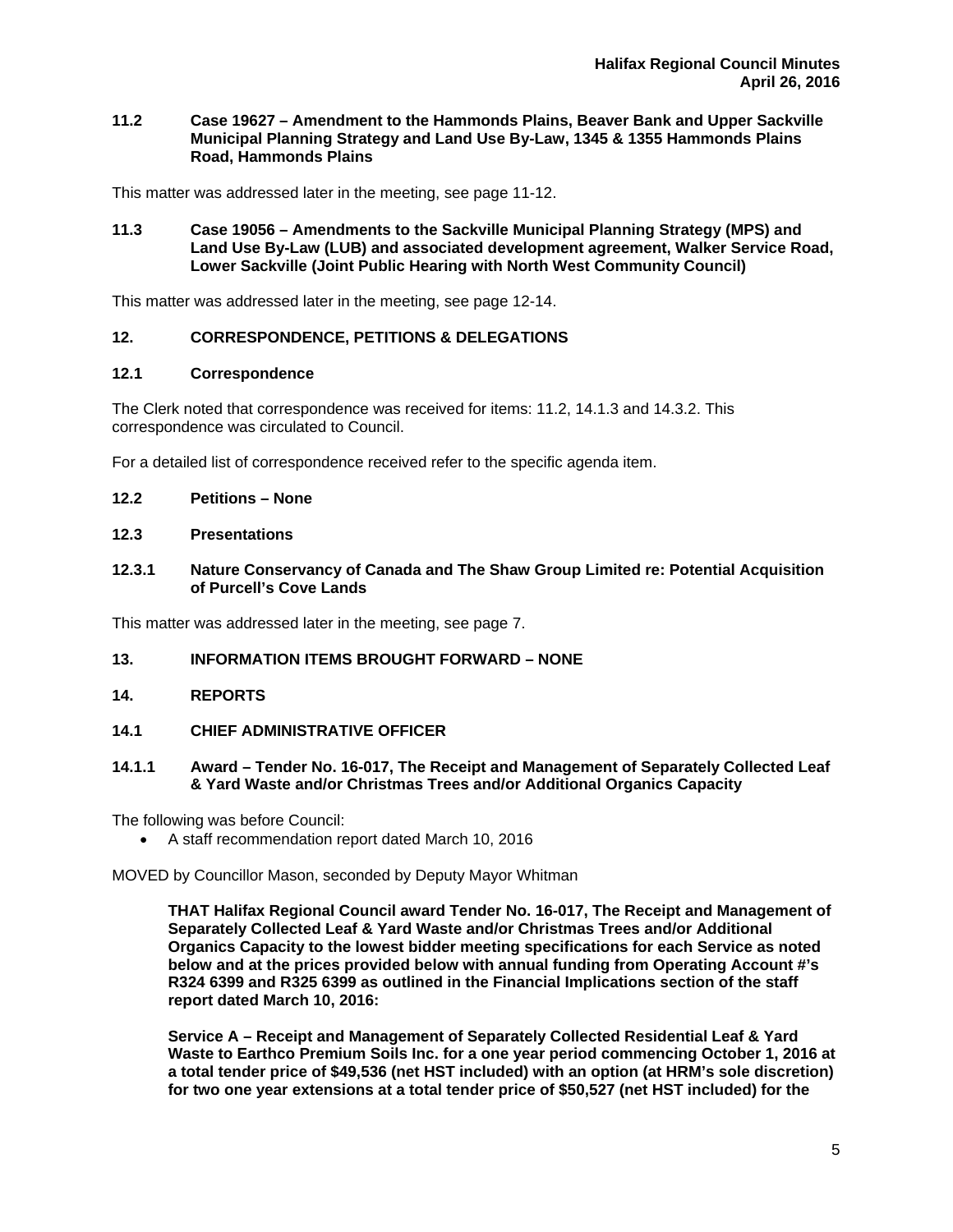**first extension year and at a total tender price of \$51,537(net HST included) for the second extension year.** 

**Service B – Receipt and Management of Separately Collected Christmas Trees to Earthco Premium Soils Inc. for a one year period commencing December 27, 2016 at a total tender price of \$7,196 (net HST included) with an option (at HRM's sole discretion) for two one year extensions at a total tender price of \$7,196 (net HST included) for the first extension year and at a total tender price of \$7,196 (net HST included) for the second extension year. Service C – Additional Organics Capacity to Fundy Compost Inc. for a three year period commencing April 1, 2016 (or upon contract award) with delivery of 2,500 tonnes per year at a total tender price of \$195,000 (year one) plus \$202,500 (year two) plus \$210,000 (year three) = \$607,500 plus net HST (\$26,038) for a three year total price of \$633,538 (net HST included).** 

# **MOTION PUT AND PASSED UNANIMOUSLY.**

Not present: Councillor Mosher

Councillor Rankin exited the meeting at this time.

## **14.1.2 Proposed Amendments to Administrative Order 45, Respecting Private Road Maintenance – Fee Increase for Petpeswick Drive Improvement Society**

The following was before Council:

A staff recommendation report dated April 1, 2016

MOVED by Councillor Hendsbee, seconded by Councillor Dalrymple

**That Halifax Regional Council amend Schedule 1 of Administrative Order 45 as indicated in Appendix A of the staff report dated April 1, 2016 in order to increase the annual road maintenance fee for the Petpeswick Drive Improvement Society from \$200.00 to \$300.00 per property effective with the 2016-17 fiscal year, and approve the revised Schedule 1 included in Appendix B of the staff report dated April 1, 2016.** 

# **MOTION PUT AND PASSED UNANIMOUSLY.**

Not present: Councillors Rankin and Mosher

Councillor Rankin rejoined the meeting at this time.

# **14.1.3 Argyle Street and Spring Garden Road Streetscaping Projects**

The following was before Council:

- A staff recommendation report dated March 18, 2016
- A copy of staff presentation
- Correspondence from Kyle Drake, Paul MacKinnon, Suzanne Saul and Christine Bower

Mr. Jacob Ritchie, Urban Design Manager delivered a presentation on the streetscaping projects for Argyle & Grafton Streets and Spring Garden Road.

MOVED by Councillor Mason, seconded by Councillor Watts

**That Halifax Regional Council direct staff to complete the preparation of detailed design and construction documents for major streetscaping project on Argyle & Grafton Streets and Spring Garden Road, as described in the staff report dated March 18, 2016, and tender**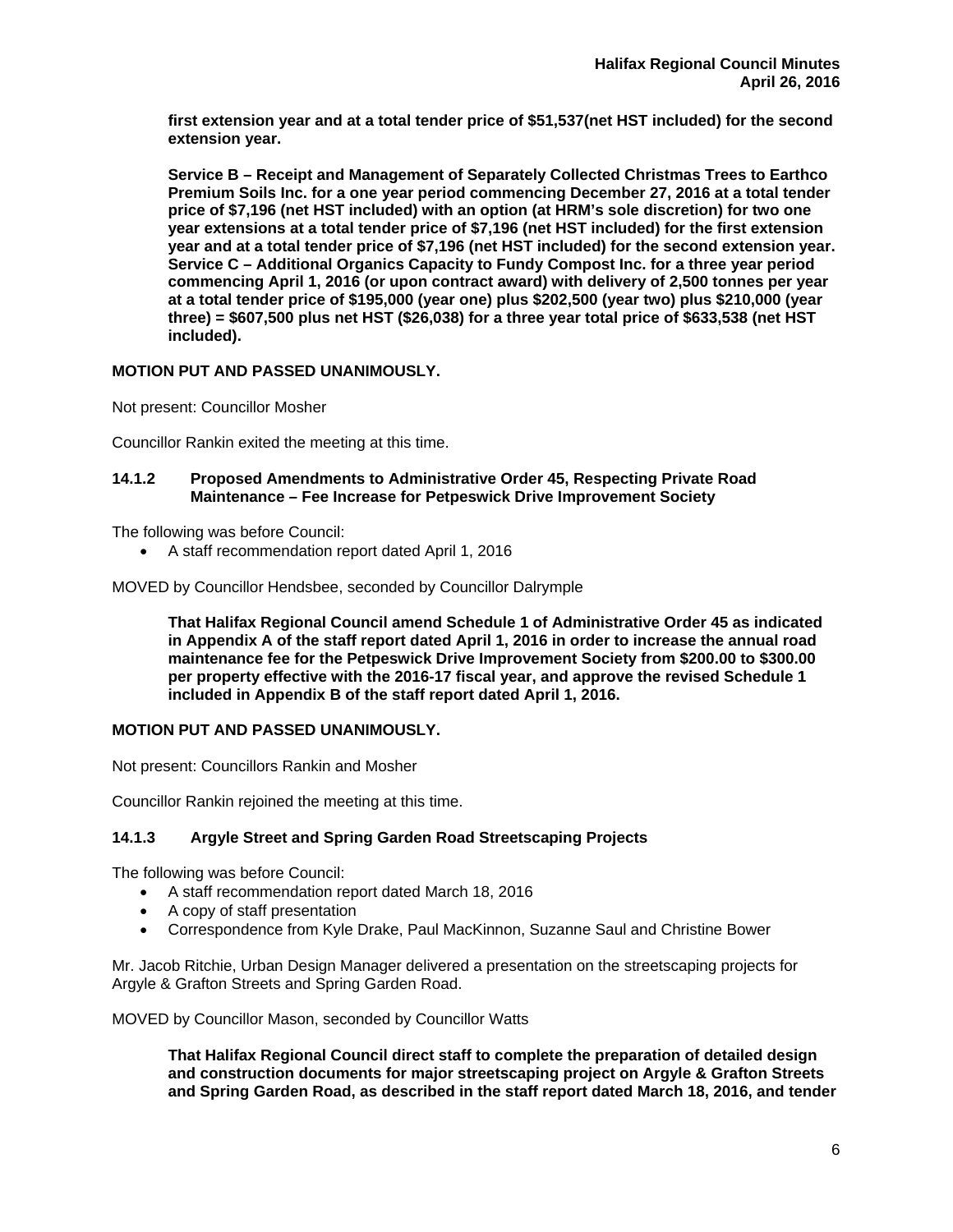## **these projects with funding from account CD000002, Downtown Streetscapes – Capital Improvement Campaign under the Q146 – Planned Strategic Project Reserve.**

Points of discussion were as follows:

- regional streetscaping vs. pedway system; it was suggested that the pedway system be expanded; in response staff noted the importance of advocating that people be out on welldesigned streets and experiencing the city rather than in a pedway system
- a question was raised on the status of undergrounding power; consideration of looking at other levels of government as a funding source
- a suggestion was made to using thermal heating technology for streets; being able to use the patios all seasons
- give consideration to the materials used during the Request for Proposal (RFP) stage (e.g. issues with paving stones)
- concern was raised regarding panhandlers on Spring Garden Road and the need to minimize aggressiveness
- a suggestion was made that staff engage with the Canadian Federation of Independent Business (CFIB) to assist with coordination around the timing of the RFP, awarding the tender and starting construction; minimizing impact on businesses/stakeholders
- concern raised around parking issues and traffic

During the discussion Mayor Savage stepped down as Chair to speak to the motion and Deputy Mayor Whitman assumed the Chair. Mayor Savage resumed as Chair prior to the vote.

## **MOTION PUT AND PASSED UNANIMOUSLY.**

Not present: Councillor Mosher

Council recessed at 3:16 p.m. and reconvened at 3:35 p.m.

Item 12.3 Presentation from Nature Conservancy of Canada and The Shaw Group Limited was given at this time.

## **12.3.1 Nature Conservancy of Canada and The Shaw Group Limited re: Potential Acquisition of Purcell's Cove Lands**

Mr. Alan Shaw of The Shaw Group Limited and Mr. Craig Smith of Nature Conservancy of Canada delivered a presentation to purpose a mutually beneficial, three-way partnership with the Municipality for the protection of the Williams-Colpitt Lake site. A copy of the presentation is on file.

MOVED by Councillor Adams, seconded by Councillor Walker

#### **THAT Halifax Regional Council direct staff to follow up with the Nature Conservancy of Canada and The Shaw Group to prepare a report and recommendation for the Audit and Finance Standing Committee to assess the proposal and its feasibility regarding the Purcell's Cove Backlands (PID 00052407).**

Mr. Michael Hanusiak of The Shaw Group responded to questions of clarification respecting the purchase of the property in 2011.

Mr. Smith spoke to the limited timeframe to fund this project.

Councillor Dalrymple sought additional information around the financial implications and it was MOVED by Councillor Dalrymple, seconded by Councillor Johns

## **To defer this matter to later in the meeting to discuss financial implications.**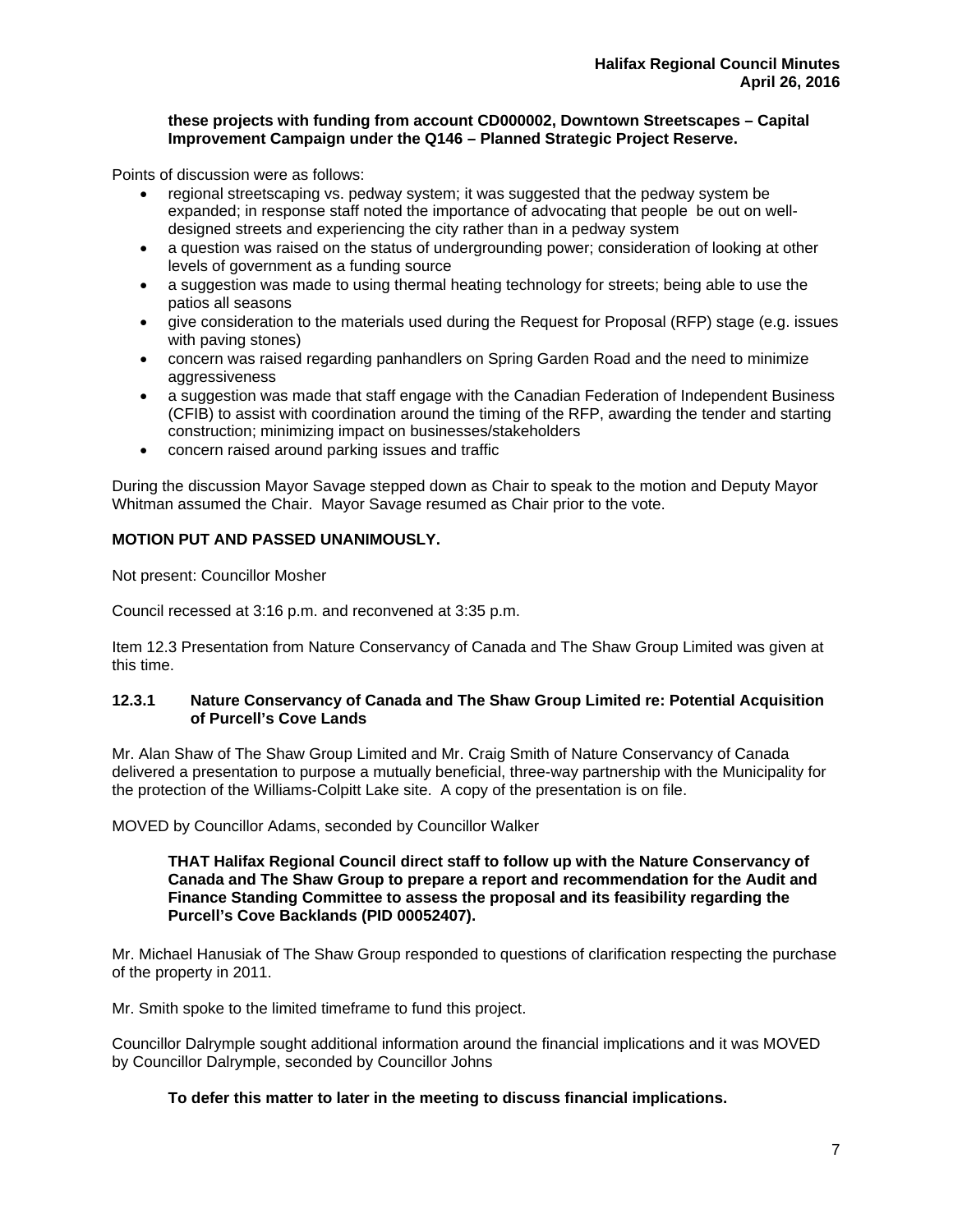Council discussed whether to defer this matter to In Camera (In Private) to address questions around the financial implications.

# **MOTION TO DEFER PUT AND DEFEATED.**

The motion before Council reads:

MOVED by Councillor Adams, seconded by Councillor Walker

**THAT Halifax Regional Council direct staff to follow up with the Nature Conservancy of Canada and The Shaw Group to prepare a report and recommendation for the Audit and Finance Standing Committee to assess the proposal and its feasibility regarding the Purcell's Cove Backlands (PID 00052407).** 

**MOTION PUT AND PASSED.** (15 in favour, 1 against)

In favour: Mayor Savage, Deputy Mayor Whitman and Councillors Hendsbee, Karsten, Nicoll, McCluskey Mancini, Mason, Watts, Walker, Adams, Rankin, Johns, Craig and Outhit

Against: Councillor Dalrymple

Not present: Councillor Mosher

#### **14.1.4 Proposed Amendments to Administrative Order 12, the Appointment of the Traffic Authority**

The following was before Council:

A staff recommendation report dated March 18, 2016

MOVED by Councillor Outhit, seconded by Councillor Nicoll

**That Halifax Regional Council adopt the amendments to Administrative Order 12, the**  *Appointment of the Traffic Authority* **Administrative Order, as set out in Attachment 2 of the staff report dated March 9, 2016 to:** 

- **1. Appoint Roddy MacIntyre, P.Eng., as a Deputy Traffic Authority; and**
- **2. Repeal the appointment of Tanya Davis, P.Eng, as a Deputy Traffic Authority.**

#### **MOTION PUT AND PASSED UNANIMOUSLY.**

Not present: Councillor Mosher

## **14.2 AUDIT AND FINANCE STANDING COMMITTEE**

## **14.2.1 Award – Request for Proposal (RFP) # P15-380 Review of Administrative Order 24 and Halifax Fire and Emergency Services Service Standard**

The following was before Council:

 A recommendation report submitted by the Chair of the Audit & Finance Standing Committee dated April 15, 2016 with attached staff report dated March 7, 2016

MOVED by Councillor Karsten, seconded by Councillor Craig

## **That Halifax Regional Council:**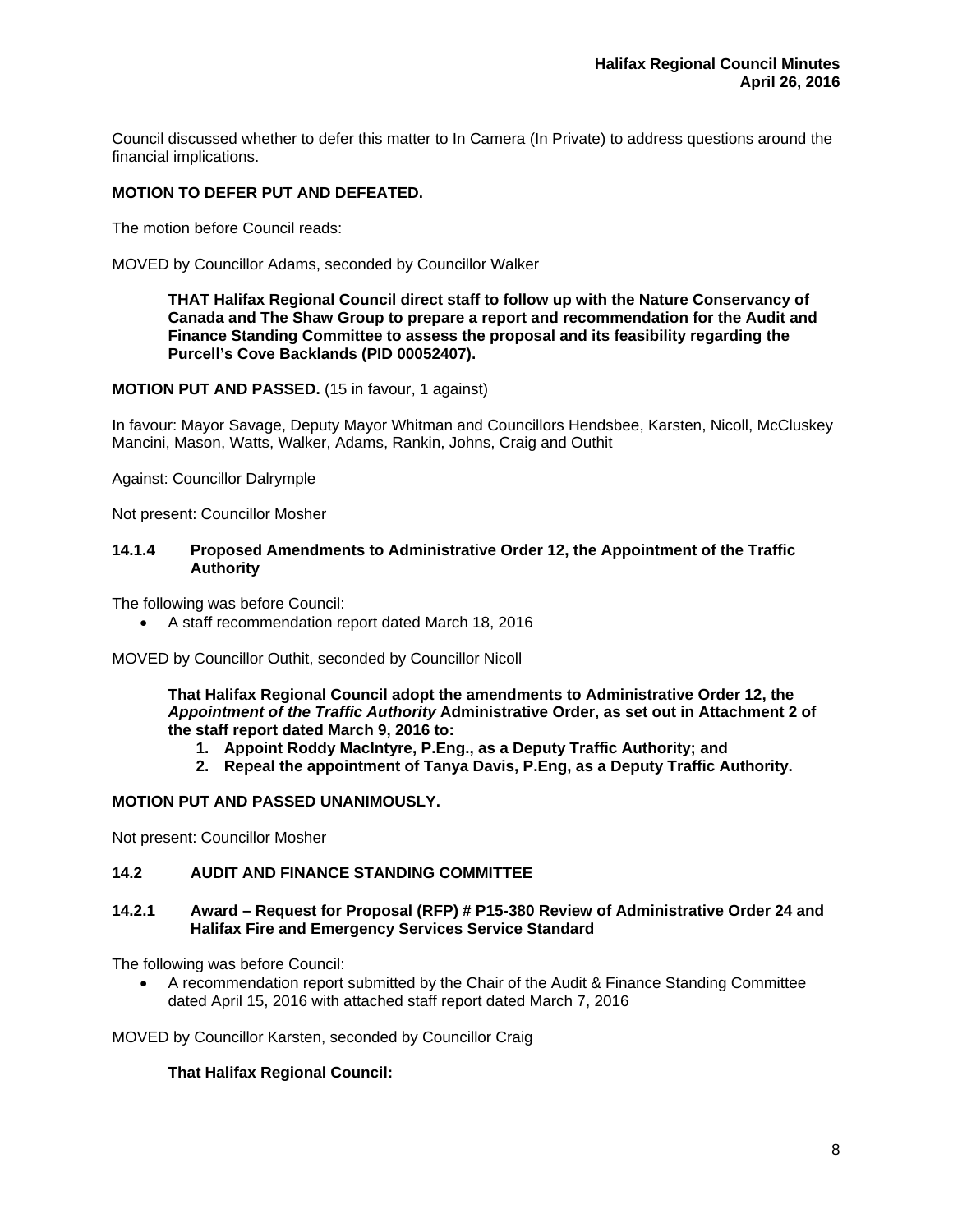- **1. Award Request For Proposal (RFP) #P15-380 Review of Administrative Order 24 and Halifax Fire and Emergency Services Service Standard to the only proponent, Pomax Consultants for a cost of \$85,577 (net HST included);**
- **2. Approve the attached Strategic Studies Project Charter as contained in the March 7, 2016 staff report; and**
- **3. Approve the withdrawal in the amount of \$85,577 from the Strategic Studies Reserve, Q330, to fund the Review of Administrative Order 24 and Halifax Regional Fire and Emergency Services Service Standard Study, as outlined in the Financial Implications Section of the staff report dated March 7, 2016**

Council discussed the rationale of investigating Halifax Regional Fire service response times, with Fire Chief Doug Trussler responding to questions. It was noted that the operational review would identify what resources are needed, and the costs associated, to meet HRFE's Service Standards.

During the discussion, Mr. John Traves, Acting Chief Administrative Officer advised that because funding is coming from a reserve, it requires Council's approval but the desire to have this review has already been established. In response to concerns raised, Mr. Traves confirmed that the report will not come back recommending the closure of stations.

# **MOTION PUT AND PASSED.** (13 in favour, 3 against)

In favour: Mayor Savage and Councillors Dalrymple, Hendsbee, Karsten, Nicoll, Mancini, Mason, Watts, Walker, Adams, Rankin, Craig and Outhit

Against: Deputy Mayor Whitman and Councillors McCluskey and Johns

Not present: Councillor Mosher

## **14.2.2 Tangible Capital Asset Accounting Treatment (CE020001 – Police Services Replacement Equipment)**

The following was before Council:

 A recommendation report submitted by the Chair of the Audit & Finance Standing Committee dated April 15, 2016 with attached staff report dated March 16, 2016

MOVED by Councillor Karsten, seconded by Councillor McCluskey

**That Halifax Regional Council approve an increase to Project Account CE020001 - Police Services Replacement Equipment in the amount of \$551,300 with funding from the approved Halifax Regional Police (HRP) 2015/16 Operating budget with no net change to the Project Budget.** 

## **MOTION PUT AND PASSED UNANIMOUSLY.**

Not present: Councillor Mosher

# **14.2.3 Trap Neuter and Release (TNR) Program Funding Request**

The following was before Council:

 A recommendation report submitted by the Chair of the Audit & Finance Standing Committee dated April 15, 2016 with attached staff report dated March 29, 2016

MOVED by Councillor Adams, seconded by Councillor Nicoll

# **That Halifax Regional Council:**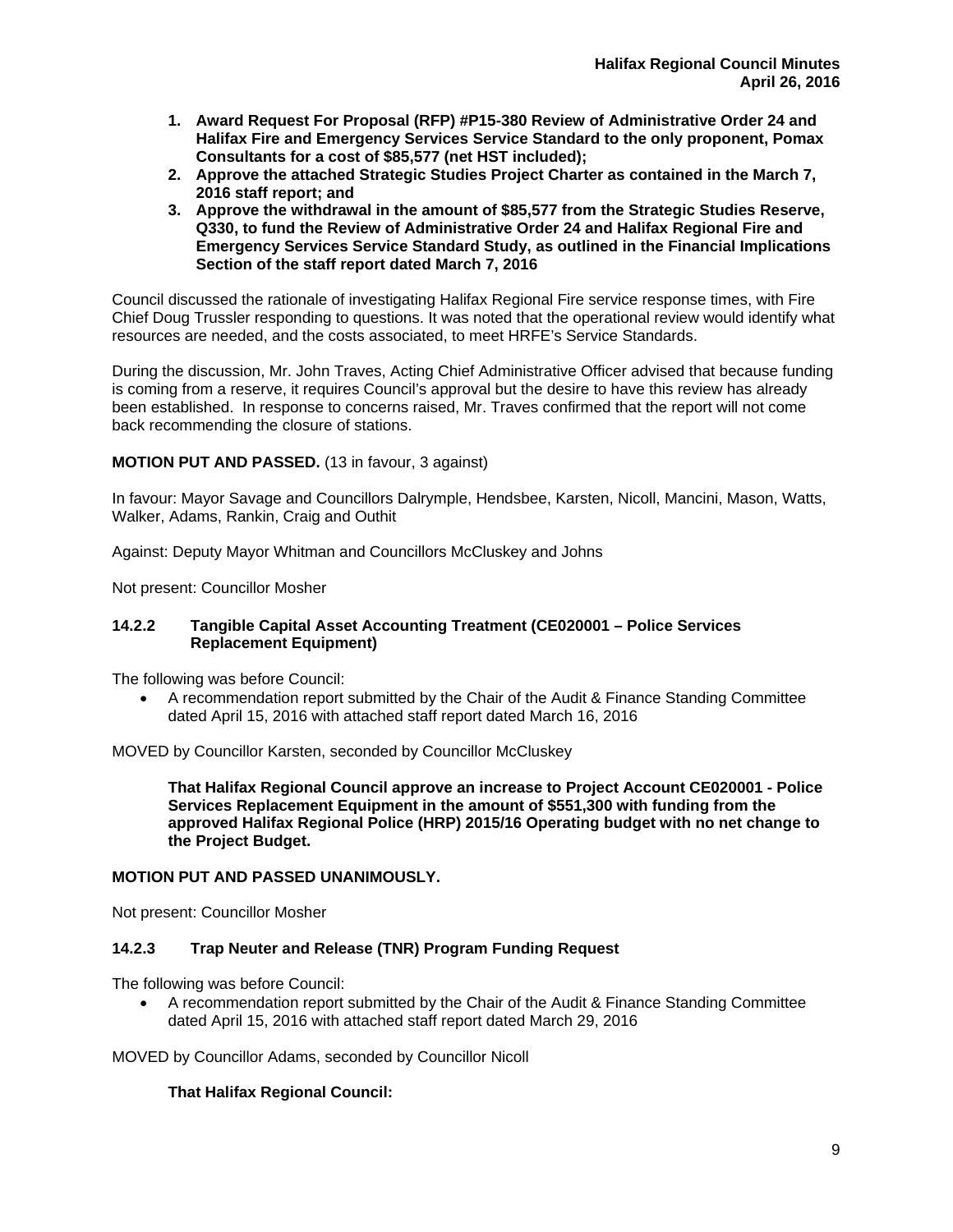- **1. Provide one-time funding In 2016-17 by way of a \$50,000.00 joint grant to the Nova Scotia SPCA and SPAY Day HRM Society to extend the TNR (trap-neuter-release) Program, to be funded from the existing 2016-17 Planning & Development budget, and further direct that the expenditure be managed through cost centre S320 Animal Control, cost element 8004 Grants; and**
- **2. Request a staff report on the feasibility of establishing a permanent grant program for spaying and neutering cats. Furthermore this report is to return to Regional Council in October, 2016.**

# **MOTION PUT AND PASSED UNANIMOUSLY.**

Not present: Councillor Mosher

## **14.3 MEMBERS OF COUNCIL**

## **14.3.1 Councillor Mason – Campaign Finance Reform**

The following was before Council:

A Councillor Request for Consideration form dated April 26, 2016

## MOVED by Councillor Mason, seconded by Councillor Watts

**That Halifax Regional Council request that staff initiate a process to consult the public on the provincial government's recently tabled Bill 154, which is to allow the municipality to enact a bylaw regarding campaign finance reform, and to report back to council with recommendations. The public consultation is to include, but not be limited to the following:** 

- **election campaign spending limits;**
- **maximum contribution amounts;**
- **disclosure requirements;**
- **eligibility to contribute; and**
- **dates for making contributions.**

During the discussion members asked that the report include:

- For comparison purposes, outline the Federal and Provincial campaign spending limits
- identify how GoFundMe contributions for campaigns will be reported/tracked in order to address transparency; whether these contributions have to be disclosed to the Municipal Clerks Office
- investigate having a Municipal Tax Receipt program

In response to concerns raised, Mr. John Traves, Acting Chief Administrative Officer spoke to status of Bill 154, clarifying that staff would not be in a position to start public consultation until Bill 154 is passed in the Legislature.

Discussion on this matter resumed following the public hearings, please refer to page 15.

Council recessed at 5:05 p.m. and reconvened at 6:00 p.m. to address the public hearings.

## **11. PUBLIC HEARINGS – 6:00 P.M.**

## **11.1 By-law N-200, Respecting Noise – Exemption Application – Canadian Cancer Society's 2016 Relay for Life**

The following was before Council:

A staff recommendation report dated March 22, 2016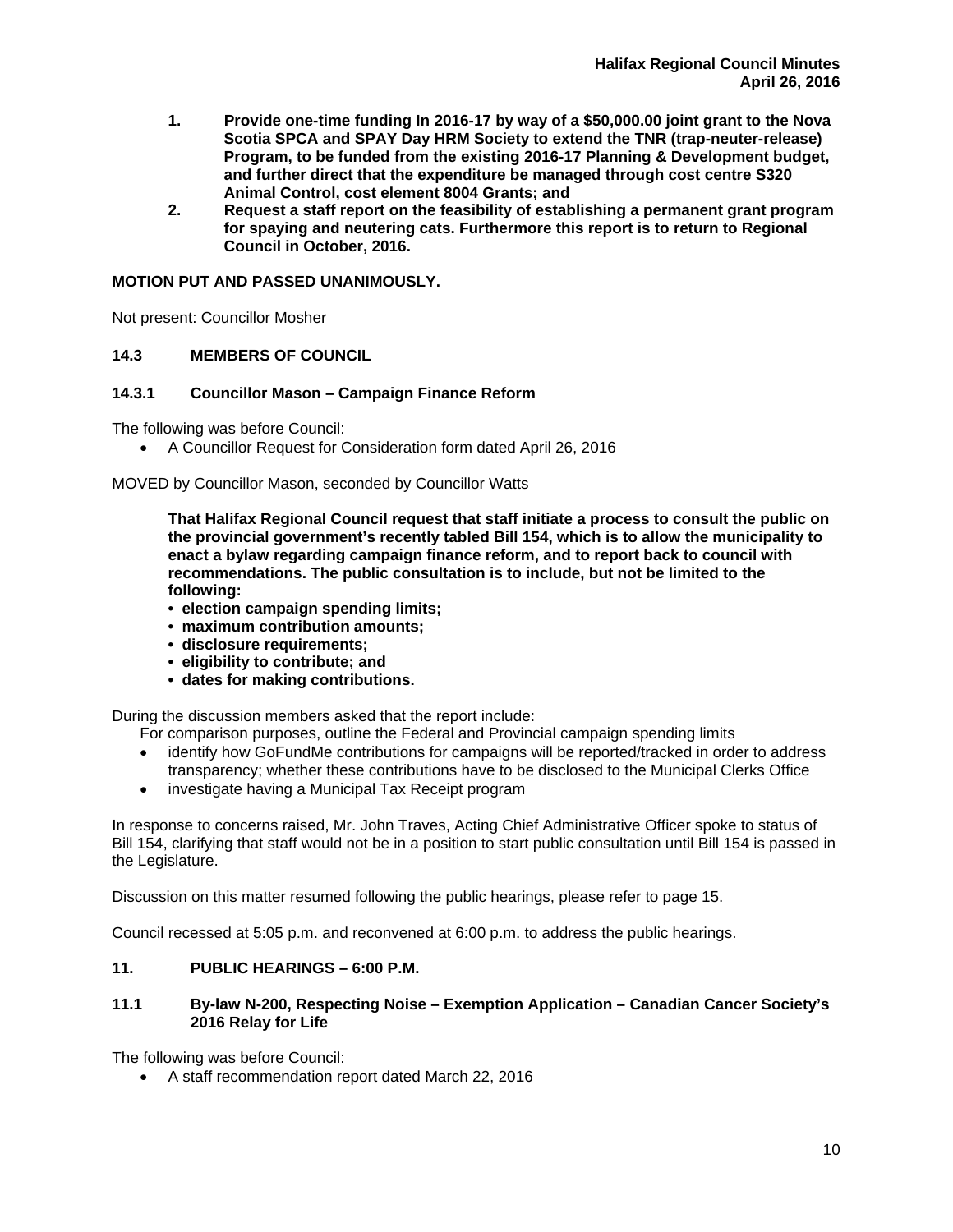Ms. Tanya Phillips, Manager, By-Law Standards gave a brief overview of the staff report dated March 22, 2016 respecting the Noise Exemption Application – Canadian Cancer Society's 2016 Relay for Life.

Mayor Savage thanked Ms. Phillips for her presentation and read the rules of procedures with respect to public hearings.

Mayor Savage opened the public hearing and invited the applicant to address Council. The applicant did not wish to address Council.

Mayor Savage called for anyone wishing to speak to the matter to address Regional Council; there being none, it was

MOVED by Councillor McCluskey, seconded by Councillor Craig

## **THAT the public hearing close.**

#### **MOTION PUT AND PASSED.**

MOVED by Councillor Craig, seconded by Councillor Outhit

## **That Halifax Regional Council approve the Canadian Cancer Society Relay for Life's application for an exemption from the provisions of the Noise By-Law pursuant to the contents of the staff report dated March 22, 2016.**

In response to a follow up question, Ms. Phillips noted that the noise exemption process is laid out in Bylaw N-200. She advised that staff can review it to determine if efficiencies can be found.

## **MOTION PUT AND PASSED UNANIMOUSLY.**

Not present: Councillor Mosher

#### **11.2 Case 19627 – Amendment to the Hammonds Plains, Beaver Bank and Upper Sackville Municipal Planning Strategy and Land Use By-Law, 1345 & 1355 Hammonds Plains Road, Hammonds Plains**

The following was before Council:

- A recommendation report submitted by the Chair of the North West Community Council dated March 7, 2016 with attached staff report dated January 15, 2016
- Extract of Regional Council March 22, 2016 draft minutes
- A presentation from the applicant pertaining to Case 19627
- A staff presentation pertaining to Case 19627
- Correspondence from Donald R. Boutilier

Mr. Ben Sivak, Major Project Planner delivered a presentation on Case 19627. Mayor Savage thanked Mr. Sivak for his presentation and requested questions of clarification from members of Council. There were no questions of clarification at this time.

Mayor Savage opened the public hearing and invited the applicant to address Council.

**Mr. William Robinson-Mushkat**, Senior Planner with KWR Approvals, on behalf applicant provided a presentation on Case 19627.

In response to follow up questions from Council, Mr. Robinson-Mushat noted the following:

 That there is an existing patio on the subject property but it is not intended for the proposed pub usage.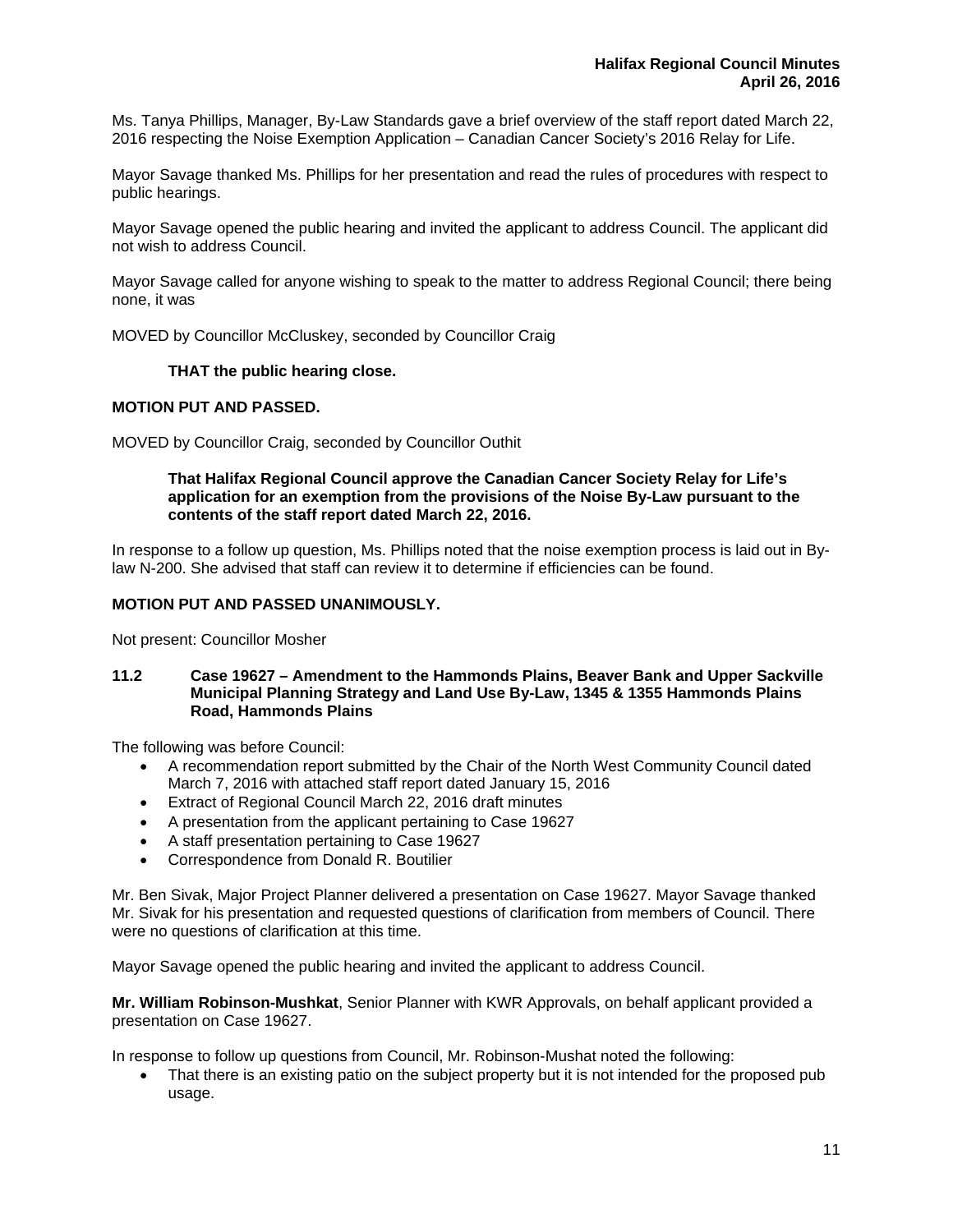• It is the responsibility of the patrons who consume alcoholic beverages to do so responsibly and make the necessary arrangements for safe transportation.

Mayor Savage thanked Mr. Robinson-Mushkat for his comments, read the rules of procedure respecting public hearings and called for anyone wishing to speak to address Regional Council on Case 19627.

**Mr. Matthew Webber**, of Bedford advised that he is one of the co-owners of Edible Matters and noted the overwhelming desire of the community to have a pub in the Hammonds Plains area. He commented that the existing Municipal Planning Strategy is from the 1990's and does not fully account for the growth in the area since its implementation. He stated that there is no plan for amplified music on site and advised that the proposed operating hours for the pub are appropriate. He concluded by thanking Council for considering the application.

**Ms. Frances Mills**, of Dartmouth noted that she is the General Manager of Edible Matters. She commented that the addition of the pub to the existing business is in response to a desire in the community to provide a nice place to go to that is closer to the homes in the Hammonds Plains area. She concluded by stating that the proposed pub will also provide job opportunities in the area.

**Ms. Pamela Lovelace**, of Hammonds Plains spoke in support of the application and noted that the business is a model for the community.

**Mr. Cesar Saleh**, of 16 Laurentian Drive, commented that he is a regular customer and believes that the request is very reasonable and a great addition to the community.

Mayor Savage called three times for anyone else wishing to speak; there being none, it was

MOVED by Councillor Karsten, seconded by Councillor Nicoll

#### **THAT the public hearing close.**

## **MOTION PUT AND PASSED.**

MOVED by Deputy Mayor Whitman, seconded by Councillor Johns

**That Halifax Regional Council adopt the amendments to the Beaver Bank, Hammonds Plains and Upper Sackville Municipal Planning Strategy (MPS) and Land Use By-law (LUB), as contained in Attachments A and B of the staff report dated January 15, 2016, to permit commercial entertainment uses in conjunction with full service restaurants at 1345 & 1355 Hammonds Plains Road, as contained in Attachments A and B of the staff report dated January 15, 2016.** 

## **MOTION PUT AND PASSED UNANIMOUSLY.**

Not present: Councillor Mosher

**11.3 Case 19056 – Amendments to the Sackville Municipal Planning Strategy (MPS) and Land Use By-Law (LUB) and associated development agreement, Walker Service Road, Lower Sackville (Joint Public Hearing with North West Community Council)** 

The following was before Council:

- A recommendation report submitted by the Chair of the North West Community Council dated March 23, 2016 with attached staff report dated February 23, 2016
- **Extract of Regional Council April 5, 2016 draft minutes**
- An application presentation
- A staff presentation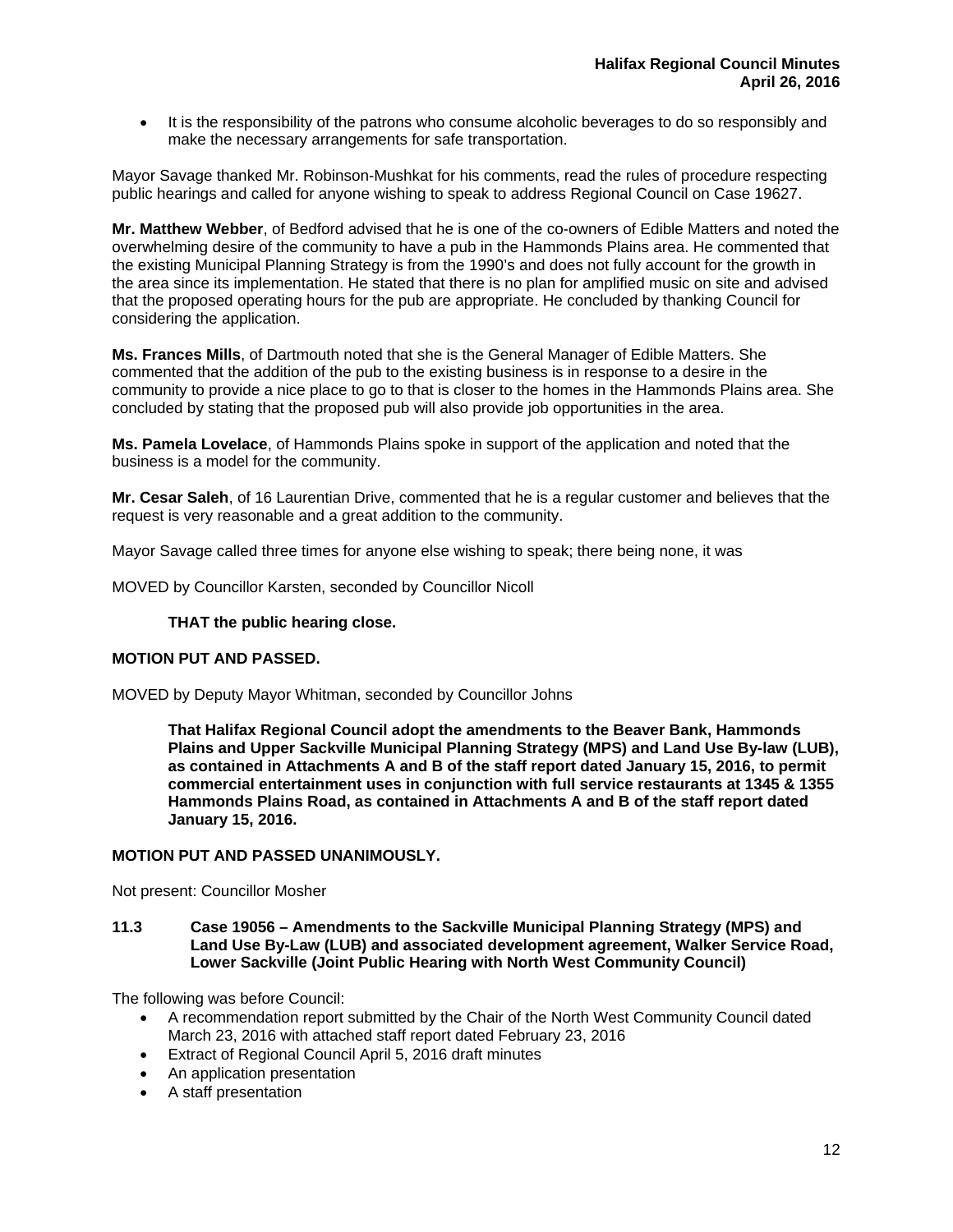Mr. Ben Sivak, Major Project Planner delivered a presentation on Case 19065. Mayor Savage thanked Mr. Sivak for his presentation and requested questions of clarification from members of Council.

In response to questions from members of Council, Mr. Sivak noted the following:

- The subject property is entirely located within the urban service boundary, and the developer is responsible for extending water series to the development.
- Reductions in the proposed density and size of the multi-unit dwelling have been made, which has further reduced the overall scale of the building.
- The size of the proposed parkland is slightly larger than that of a neighbourhood park and is based on criteria relating to the number of units on site. Further details of the park design will be included in the development agreement and will encompass the needs of the area.
- Staff has consulted with the provincial Department of Environment (DOE) regarding any potential impact of the proposed development on the Sackville River. There were no concerns raised by DOE with regard to impacts on watercourses in the area.

Mayor Savage thanked Mr. Sivak for his comments, opened the public hearing and invited the applicant to address Council.

**Mr. Cesar Saleh**, of WM Fares Group, on behalf of the applicant provided a brief presentation on Case 19056. He provided the following commentary:

- The proposed development encompasses the highest form of compatibility for the area particularly with respect to the siting and orientation of structures, consistent buffering, and the maintenance of existing residential uses.
- The previous usage of the subject property was for a commercial excavating business. He noted that the applicant continues to monitor wells to assure there is no risk to adjacent property owners and advised that subject property has been remediated under provincial DOE guidelines.
- A considerable portion of the site allows for a wide range of commercial uses and stated that the applicant proposes that only 11.5 % commercial coverage take place on site. He further commented that the applicant was able to meet four out of five recommendations of the North West Planning Advisory Committee respecting setbacks and buffering. He further noted the decreased footprint of the multi-unit building from the proposed 63 to 52 units.
- Changes to the application have taken place since the public information meeting was held including increased setbacks from the Walker Service Road, a revised site plan to ensure that an existing residential home located at 34 Walker Road is not impacted, and the restriction of future development on a large parcel of land abutting the proposed townhouses uses. Increased buffering and green belting around the proposed multi-unit building and townhouse properties have also been included.

Mayor Savage thanked Mr. Saleh for his presentation and read the rules of procedure respecting public hearings. He invited members of the public to address Council on Case 19056.

**Mr. Chris Dagley**, of 49 Scott Edward Drive, expressed concern that the proposed development will negatively impact the Wood Turtle which are a species under threat. He advised that a critical habitat of Wood Turtle's is located nearby and advised that wood turtles can travel up to one kilometer from their habitat. He commented that development activities can lead to the permanent destruction of the Wood Turtle habitat and advised that the proposal should not be approved at this time until a review by the provincial wildlife division is done.

**Ms. Leslie Walker**, of the Walker Service Road, advised that the changes made by staff and the applicant to the proposed development are an improvement from what had been presented at the public information meeting. She commented that the proposed development will make the area much busier, and advised that traffic will increase in the area. She inquired if there will be sidewalks considered to get people to the Old Sackville Road. She further advised that she would like some assurance that existing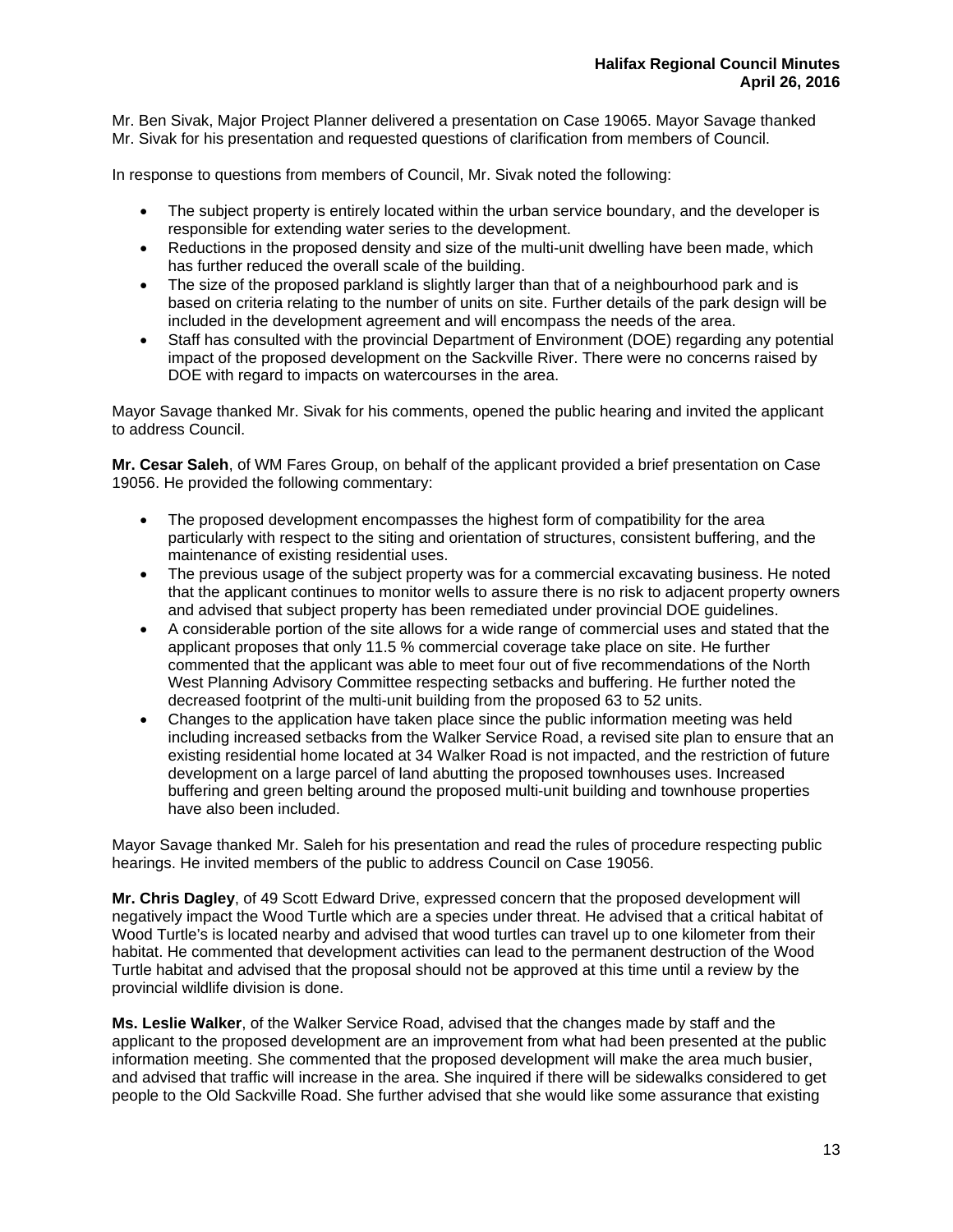wells will be protected. She requested further information about proposed fencing to help buffer the properties.

The Mayor called three times for anyone else wishing to speak; there being none, it was MOVED by Councillor Adams, seconded by Councillor McCluskey

# **THAT the public hearing close.**

## **MOTION PUT AND PASSED.**

Mayor Savage invited the applicant to briefly respond to points raised by the public.

Mr. Saleh provided the following commentary:

- In response to a question from Council, Mr. Saleh noted that the proposed development does not meet the ten percent parkland dedication provision under the MPS/LUB. He advised that the proponent will provide cash or improvement in lieu for the establishment of a small park (play structure, etc.) as outlined in the proposed development agreement.
- The Development agreement will provide a sedimentation erosion control plan to mitigate any impact on existing watercourses and wetlands.
- The soil conditions on site are clay and it is unlikely that blasting will take place. He further advised that HRM has strict guidelines in place for the protection of wells during construction.
- The applicant would prefer to not use fencing as a buffer but rather use existing vegetation as it is more natural. He further advised that a thirty foot non-disturbance buffer will be implemented on the subject property.
- There have been no interactions with wood turtles on the site that he is aware of.

In response to a follow up question from Council, Mr. Saleh noted that sewer and water services will be incorporated in the proposed development which has been reviewed by Halifax Water. He reiterated an earlier point in relation to the developer providing cash and site preparation or site development of a park (play structure, etc.) for the use of residents.

## MOVED by Councillor Craig, seconded by Councillor Outhit

#### **That Halifax Regional Council adopt the amendments to the Sackville Municipal Planning Strategy (MPS) and Land Use By-law (LUB), as contained in Attachments A and B of the staff report dated February 23, 2016, to permit the proposed comprehensively planning development at 26 and 34 Walker Service Road, Lower Sackville.**

In response to questions of clarification from members of Council Mr. Sivak provided the following:

- With respect to sidewalks, he advised that the development agreement will stipulate that a sidewalk will need to be included by the developer on the new road required for the proposed development. He noted there is no provision for the installation of sidewalks on the Walker Service Road as part of the development agreement.
- With regard to the installation of water lines, he commented that the applicant is responsible for the cost of installation. He advised that other properties in the area can access the water infrastructure but would need to deal directly with Halifax Water to do so.
- With respect to upgrades at the intersection of the Walker Service Road and Old Sackville Road, he advised that a traffic study was submitted as part of the application and did not identify a need for road upgrades due to the proposed development.
- With respect to property taxes, he advised that Council establishes the tax rate, and the province establishes the assessment. He commented that it is difficult to determine whether or not the proposed development will positively or negatively impact the current tax rate or property values as there are many considerations that need to be taken into consideration to determine tax rates.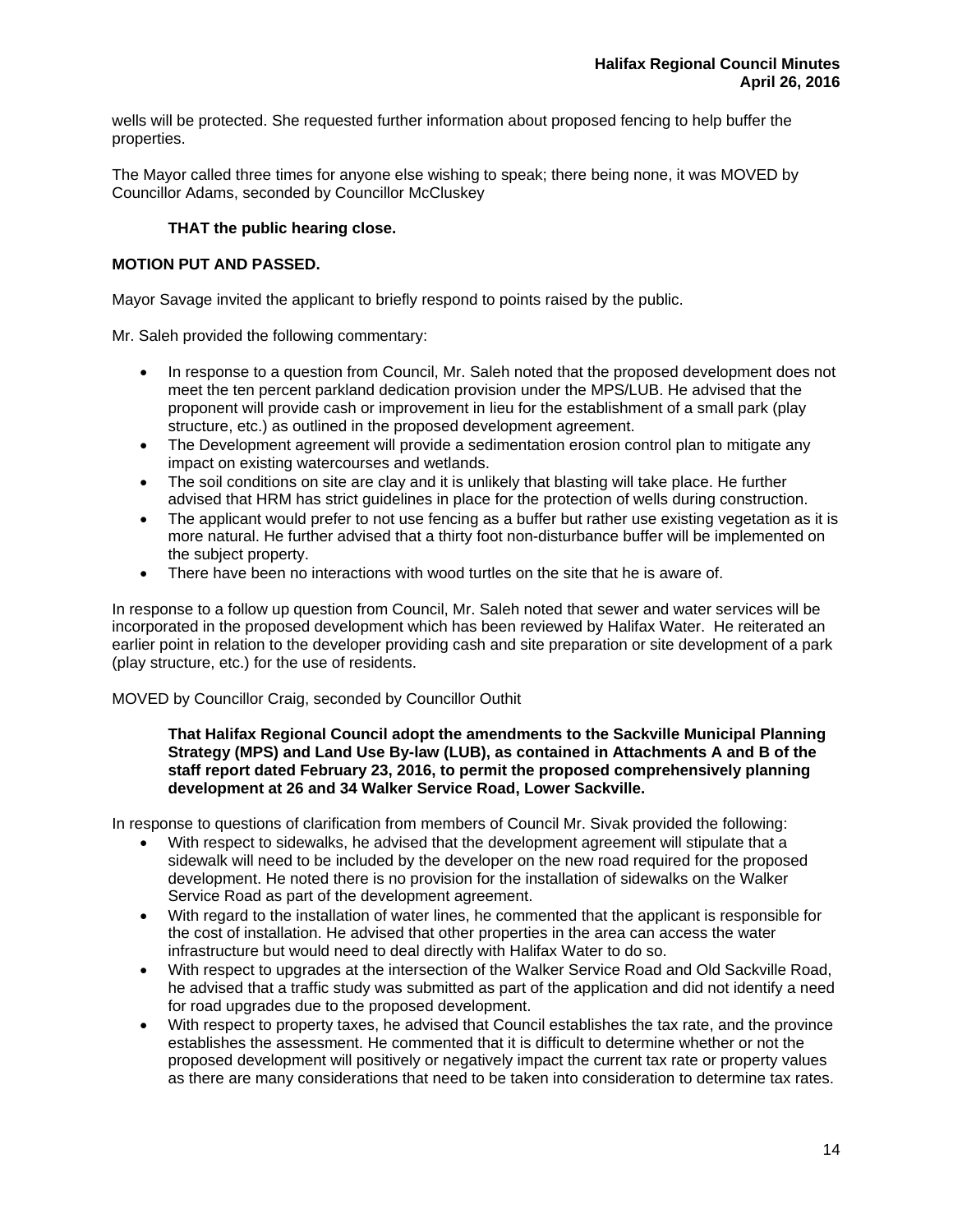With respect to extending sidewalk infrastructure, he noted a challenge in staff's ability to connect sidewalk infrastructure with other existing side walk infrastructure in some cases. In response to a follow up question, he advised that he is not aware of any ability to transfer funds from parkland planning to sidewalk infrastructure.

# **MOTION PUT AND PASSED UNANIMOUSLY.**

Not present: Councillor Mosher

Council resumed discussion on Item 14.3.1 at this time.

## **14.3.1 Councillor Mason – Campaign Finance Reform (Continued)**

Councillor Johns proposed the following amendment:

MOVED by Councillor Johns, seconded by Councillor Watts

## **That Halifax Regional Council move that staff initiate a process to consult the public on the provincial government's recently tabled Bill 154, (upon the proclamation of the Bill passing)**

The amendment was accepted as friendly. The motion before Council now reads:

**That Halifax Regional Council move that staff initiate a process to consult the public on the provincial government's recently tabled Bill 154, (upon the proclamation of the Bill passing) which is to allow the municipality to enact a bylaw regarding campaign finance reform, and to report back to council with recommendations. The public consultation is to include, but not be limited to the following:** 

- **election campaign spending limits;**
- **maximum contribution amounts;**
- **disclosure requirements;**
- **eligibility to contribute; and**
- **dates for making contributions**.

In response to follow up questions from Council, Mr. Traves advised that Council can decide whether or not a public hearing will be held on the proposed By-Law when it comes forward in the future.

## **MOTION PUT AND PASSED UNANIMOUSLY.**

Not present: Councillors Nicoll and Mosher

## **14.3.2 Councillor Hendsbee – Contribution of \$300,000 to the NS Nature Trust 100 Wild Islands Legacy Campaign.**

The following was before Council:

- A Councillor Request for Consideration form dated April 26, 2016
- Correspondence from the Nova Scotia Nature Trust 100 Wild Islands

MOVED by Councillor Hendsbee, seconded by Councillor Karsten

## **That Halifax Regional Council request a staff report to identify potential sources of funding for a \$300,000 contribution towards the NS Nature Trust 100 Wild Islands Legacy Campaign.**

Mr. John Traves, Acting Chief Administrative Officer noted that this matter should be sent to the Audit & Finance Standing Committee to identify the potential funding sources given that the proposed expenditure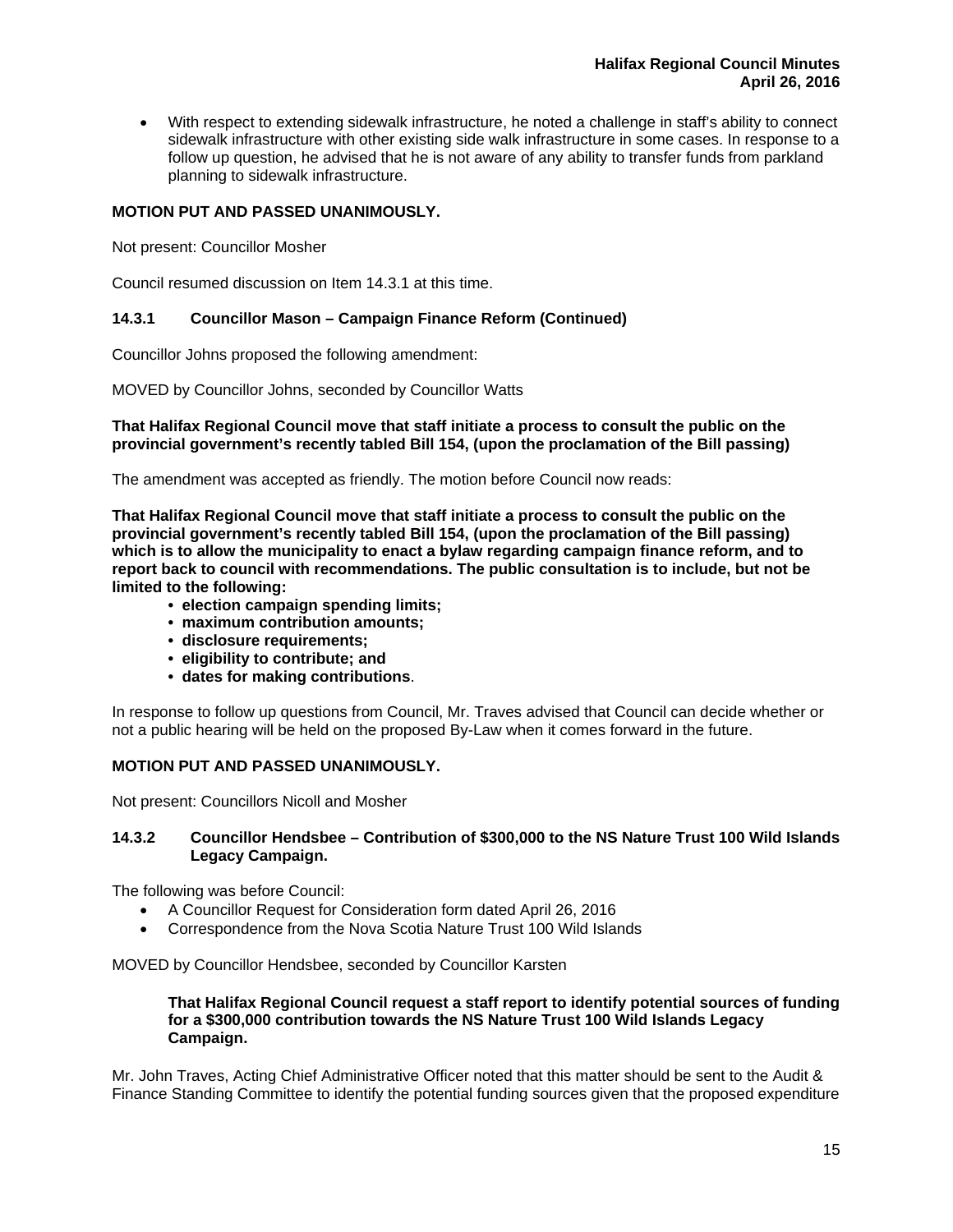has not been included in the 2016/17 budget and to provide clarity that the funding commitment is to be provided over two years.

Councillor Hendsbee advised that he would view this as a friendly amendment. The motion before Council now reads:

MOVED by Councillor Hendsbee, seconded by Councillor Karsten

**That Halifax Regional Council request a staff report for the consideration of the Audit & Finance Standing Committee to identify potential sources of funding for a \$300,000 contribution over two years towards the NS Nature Trust 100 Wild Islands Legacy Campaign.** 

The following items were identified by members of Council to be addressed in the requested staff report:

- Whether or not the commitment for the funding or the actual funding for the campaign is required at the present time and the impact that the funding request will have on other budgetary items.
- Whether or not Councillor Discretionary Capital can be used to contribute to the funding.
- If consultation with the province can be held to improve the road system in the area.

## **MOTION PUT AND PASSED UNANIMOUSLY.**

Not present: Councillor Mosher

## **15. MOTIONS – NONE**

## **16. IN CAMERA (IN PRIVATE)**

#### **16.1 In Camera (In Private) Minutes – March 8 and March 22, 2016**

The following motion was passed in public session:

MOVED by Councillor Watts, seconded by Deputy Mayor Whitman

**That the In Camera (In Private) minutes of March 8 and March 22, 2016 be approved as circulated.** 

## **MOTION PUT AND PASSED.**

#### **16.2 Property Matter**

**16.2.1 St. Patrick Alexandra School Property – Private and Confidential Information Item brought forward – April 12, 2016** 

This matter was dealt with In Camera (In Private). No further action by Council was required.

#### **16.3 Personnel Matter**

## **16.3.1 Citizen Appointments to the Halifax Convention Centre Board –** *Private and Confidential Report*

The following motion was passed in public session:

MOVED by Councillor Karsten, seconded by Deputy Mayor Whitman

## **That Halifax Regional Council:**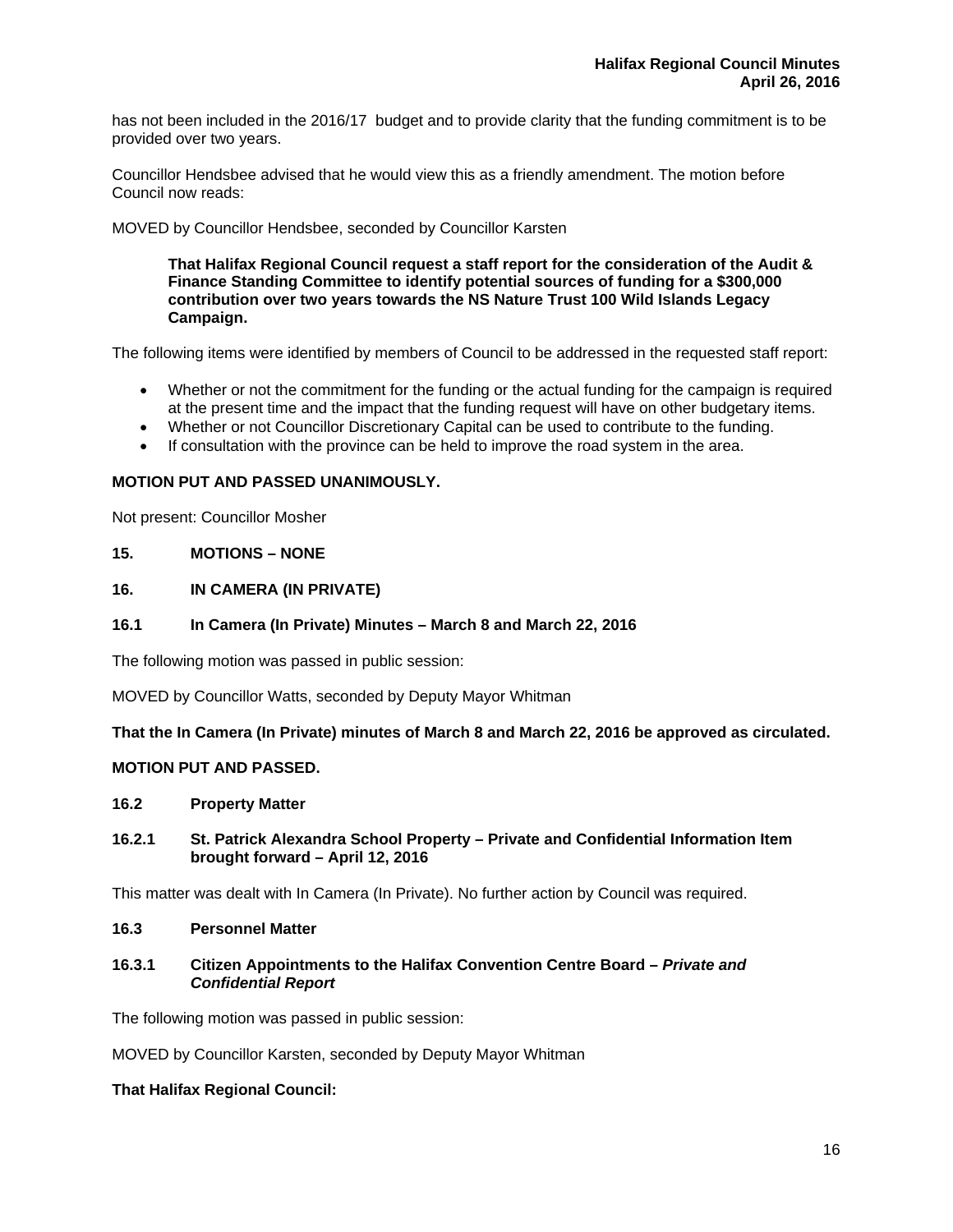- **1. Approve the appointments to the Halifax Convention Centre Board as set out in the Discussion Section of the April 18, 2016 private and confidential report from the Executive Standing Committee.**
- **2. That the names of the successful candidates be released as a joint-release coordinated with the Province.**

## **MOTION PUT AND PASSED.**

Not present: Councillor Mosher

## **16.4 Contract Negotiations**

**16.4.1 Councillor Adams – Request for In Camera Presentation – Contract Negotiations – Nature Conservancy of Canada and The Shaw Group Limited –** *Private and Confidential Report*

This matter was dealt with In Camera (In private). No further action by Council was required.

## **16.5 Labour Relations**

## **16.5.1 Nova Scotia Union of Public and Private Employees, Local 13 (NSUPE) Finalized Collective Agreement Ratification –** *Private and Confidential Report*

The following motion was passed in public session:

MOVED by Councillor Rankin, seconded by Councillor Karsten

**That Halifax Regional Council:** 

- **1. Ratify the finalized collective agreement with NSUPE 13 as found in Attachment 1 of the private and confidential report dated April 21, 2016.**
- **2. Authorize the Mayor and Clerk to execute the collective agreement on behalf of the Municipality.**
- **3. It is further recommended that the private and confidential report dated April 21, 2016 not be released to the public.**

## **MOTION PUT AND PASSED UNANIMOUSLY**

Not present: Councillor Mosher

## **17. ADDED ITEMS**

**17.1 Ratification of Motion of Committee of the Whole – Proposed By-law L-400, A By-law Respecting Lot Grading – Lot Grading and Stormwater Management By-laws** 

This matter was dealt with in Committee of the Whole and ratified as follows:

MOVED by Councillor Craig, seconded by Councillor Nicoll

**THAT Committee of the Whole amend the motion of October 8, 2015 to provide that the reference to Attachment A be to the supplementary staff report dated December 8, 2015, the addition of parts 3 and 4 as follows and the replacement of the word 'and' at the end of clause 4(b) with the word 'or':**